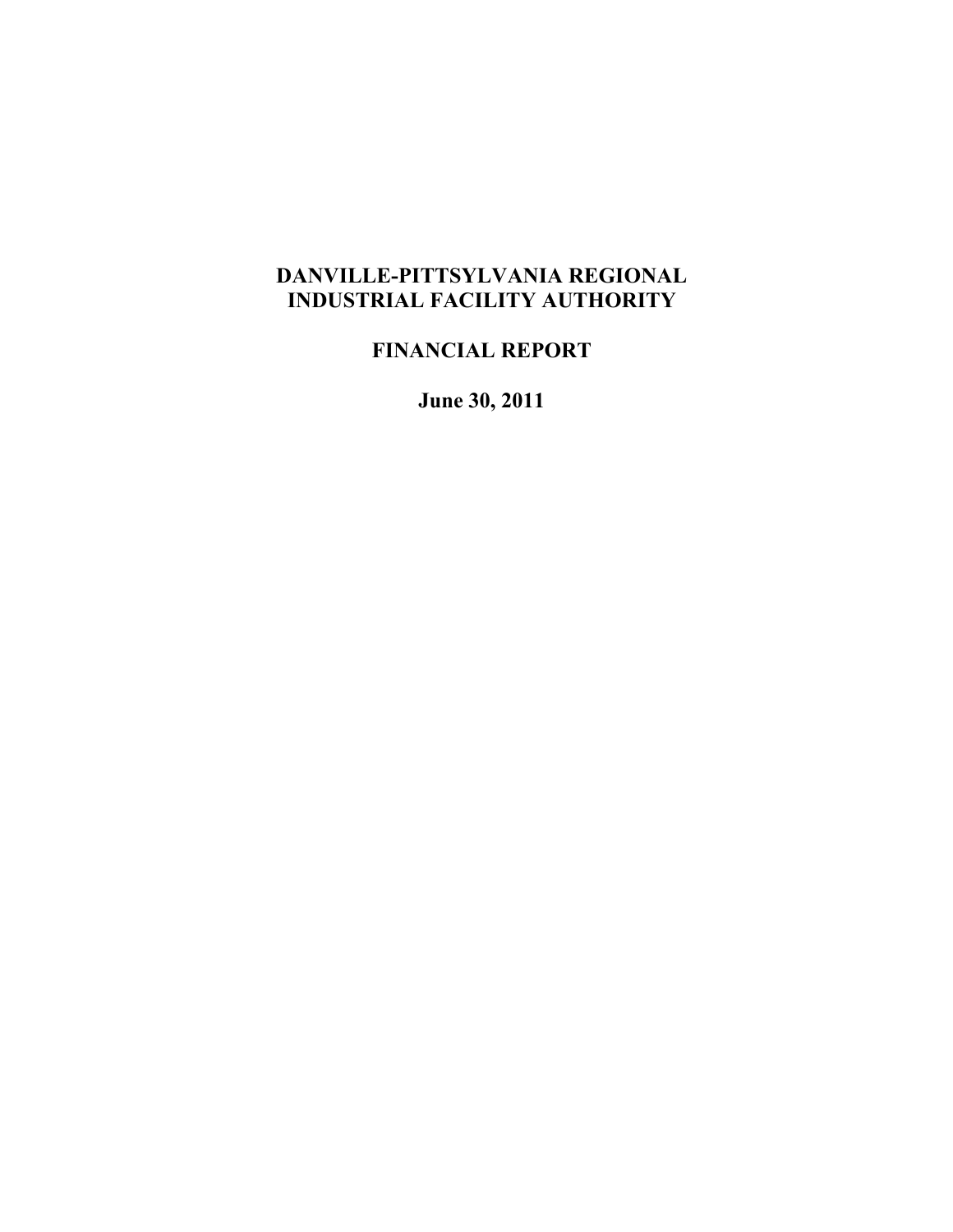# *Danville-Pittsylvania Regional Industrial Facility Authority*

# *Table of Contents*

| <b>Financial Statements</b>                                                                                                                                                              |    |
|------------------------------------------------------------------------------------------------------------------------------------------------------------------------------------------|----|
|                                                                                                                                                                                          |    |
| Statement of Revenues and Expenses and                                                                                                                                                   |    |
|                                                                                                                                                                                          |    |
|                                                                                                                                                                                          |    |
| <b>Compliance Reports</b>                                                                                                                                                                |    |
| Report on Internal Control Over Financial Reporting and on<br>Compliance and Other Matters Based on an Audit of Financial<br>Statements Performed in Accordance with Government Auditing | 14 |
|                                                                                                                                                                                          | 16 |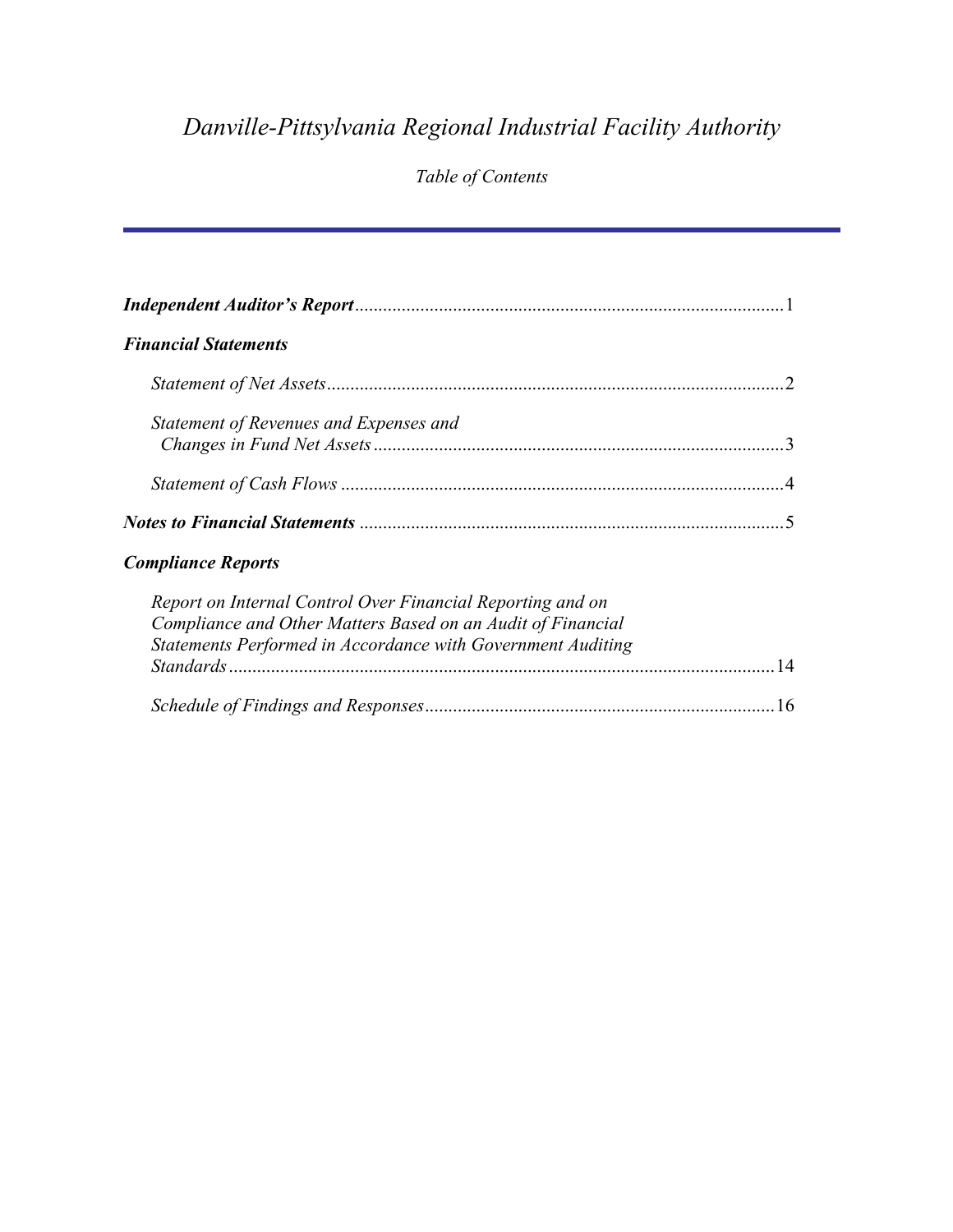

#### **INDEPENDENT AUDITOR'S REPORT**

To the Board of Directors Danville-Pittsylvania Regional Industrial Facility Authority Danville, Virginia

We have audited the accompanying basic financial statements of the Danville-Pittsylvania Regional Industrial Facility Authority (the "Authority"), as of and for the year ended June 30, 2011 as listed in the table of contents. These financial statements are the responsibility of the Authority's management. Our responsibility is to express an opinion on these financial statements based on our audit. The prior year comparative information has been derived from the Authority's 2010 financial statements on which, in our report dated December 27, 2010, we expressed an unqualified opinion.

We conducted our audit in accordance with auditing standards generally accepted in the United States of America; the standards applicable to financial audits contained in *Government Auditing Standards*, issued by the Comptroller General of the United States; and the *Specifications for Audits of Authorities, Boards and Commissions* issued by the Auditor of Public Accounts of the Commonwealth of Virginia. Those standards require that we plan and perform the audit to obtain reasonable assurance about whether the financial statements are free of material misstatement. An audit includes examining, on a test basis, evidence supporting the amounts and disclosures in the financial statements. An audit also includes assessing the accounting principles used and significant estimates made by management, as well as evaluating the overall financial statement presentation. We believe that our audit provides a reasonable basis for our opinion.

**In our opinion, the financial statements referred to above present fairly, in all material respects, the financial position of the Danville-Pittsylvania Regional Industrial Facility Authority, as of June 30, 2011, and the changes in its financial position and cash flows for the year then ended, in conformity with accounting principles generally accepted in the United States of America.** 

In accordance with *Government Auditing Standards*, we have also issued our report dated December 9, 2011 on our consideration of the Authority's internal control over financial reporting and on our tests of its compliance with certain provisions of laws, regulations, contracts, grant agreements, and other matters. The purpose of that report is to describe the scope of our testing of internal control over financial reporting and compliance and the results of that testing, and not to provide an opinion on the internal control over financial reporting or on compliance. That report is an integral part of an audit performed in accordance with *Government Auditing Standards* and should be considered in assessing the results of our audit.

The Authority has not presented a management's discussion and analysis that the Governmental Accounting Standards Board (GASB) has determined is necessary to supplement, although not required to be part of, the basic financial statements.

Brown, Edwards Kompany, S. L. P.

CERTIFIED PUBLIC ACCOUNTANTS

Lynchburg, Virginia December 9, 2011

*Your Success is Our Focus* 

1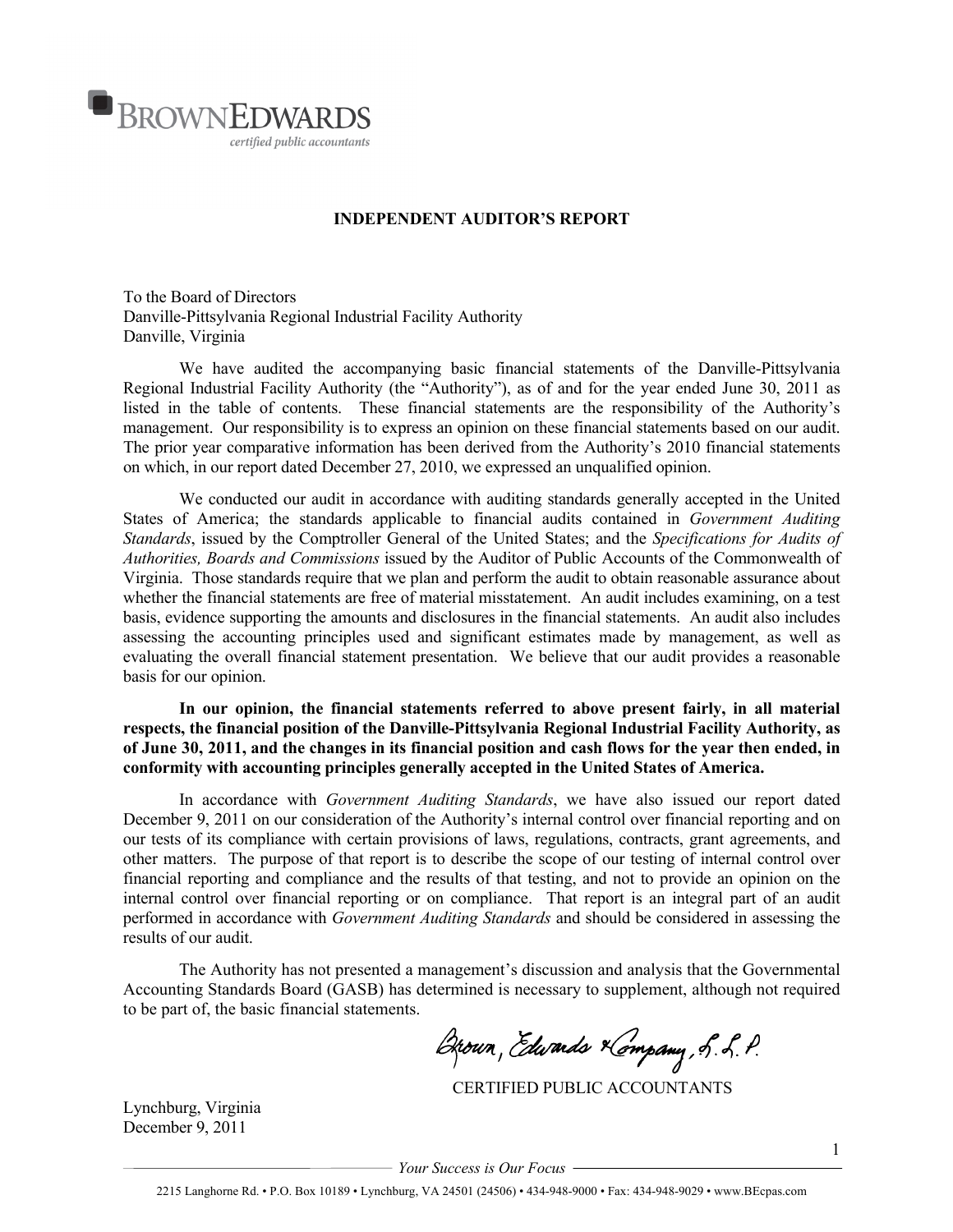# *Danville-Pittsylvania Regional Industrial Facility Authority Statement of Net Assets June 30, 2011*

|                                                                  |                               | (For<br>Comparative<br><b>Purposes Only)</b> |
|------------------------------------------------------------------|-------------------------------|----------------------------------------------|
|                                                                  | 2011                          | 2010                                         |
| <b>Assets</b>                                                    |                               |                                              |
| <b>Current assets</b>                                            |                               |                                              |
| Cash and cash equivalents                                        | \$<br>1,016,982 \$<br>282,441 | 517,871                                      |
| Due from other governments<br>Other receivables                  | 3,500                         | 254,814                                      |
|                                                                  |                               | 385,208<br>10,470                            |
| Prepaids                                                         | 10,114                        |                                              |
| Total current assets                                             | 1,313,037                     | 1,168,363                                    |
| Noncurrent assets                                                |                               |                                              |
| Restricted cash and cash equivalents                             | 1,682,058                     | 1,687,352                                    |
| Due from City of Danville                                        | 37,824                        |                                              |
| Due from Pittsylvania County                                     |                               | 220,847                                      |
| Capital assets not being depreciated                             | 24,962,930                    | 25,958,734                                   |
| Capital assets being depreciated, net                            | 27,244,055                    | 28,161,909                                   |
| Construction in progress                                         | 1,930,750                     | 1,023,794                                    |
| Unamortized bond issuance costs                                  | 272,899                       | 116,551                                      |
| Total noncurrent assets                                          | 56,130,516                    | 57,169,187                                   |
| <b>Total assets</b>                                              | 57,443,553                    | 58,337,550                                   |
| <b>Liabilities</b>                                               |                               |                                              |
| <b>Current liabilities</b>                                       |                               |                                              |
| Accrued interest payable                                         | 967                           | 2,122                                        |
| Accounts payable - general                                       | 23,708                        | 271,395                                      |
| Accounts payable - construction                                  | 407,676                       |                                              |
| Retainage payable                                                | 12,232                        |                                              |
| Due to City of Danville                                          | 10,479,073                    | 10,457,372                                   |
| Security deposit                                                 | 1,000                         |                                              |
| Unearned revenue                                                 | 6,700                         |                                              |
| Bonds payable - current                                          | 285,000                       | 275,000                                      |
| Total current liabilities                                        | 11,216,356                    | 11,005,889                                   |
| Noncurrent liabilities                                           |                               |                                              |
| Due to City of Danville                                          |                               | 220,847                                      |
| Due to Pittsylvania County                                       | 37,824                        |                                              |
| Bonds payable                                                    | 5,895,000                     | 6,180,000                                    |
| Total noncurrent liabilities                                     | 5,932,824                     | 6,400,847                                    |
| <b>Total liabilities</b>                                         | 17,149,180                    | 17,406,736                                   |
| Net assets                                                       |                               |                                              |
|                                                                  |                               | 39,919,417                                   |
| Invested in capital assets - net of related debt<br>Unrestricted | 39,160,720                    |                                              |
|                                                                  | 1,133,653                     | 1,011,397                                    |
| <b>Total net assets</b>                                          | \$<br>40,294,373 \$           | 40,930,814                                   |

The accompanying notes are an integral part of these financial statements. 2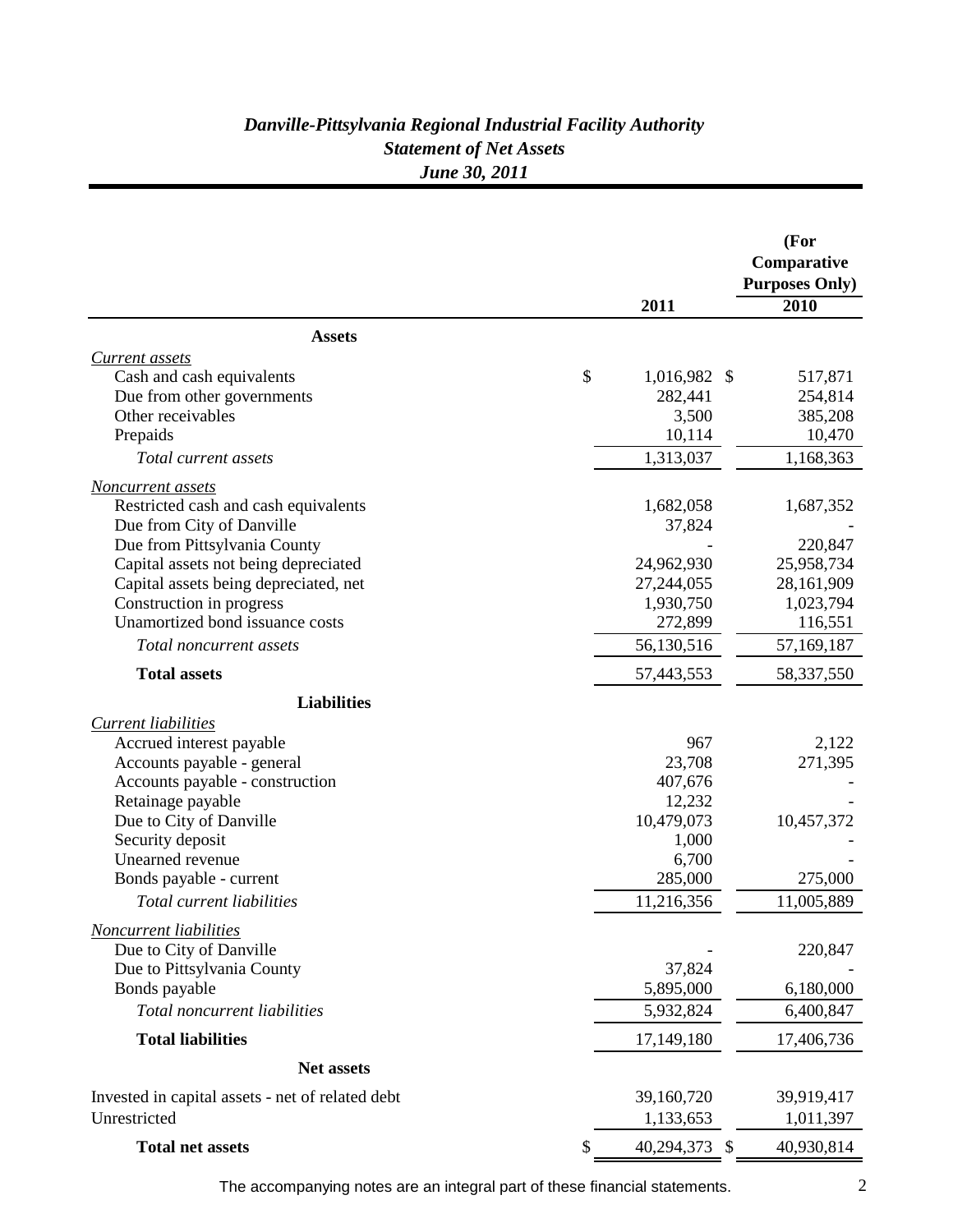| Danville-Pittsylvania Regional Industrial Facility Authority             |
|--------------------------------------------------------------------------|
| <b>Statement of Revenues and Expenses and Changes in Fund Net Assets</b> |
| Year Ended June 30, 2011                                                 |

|                                                     |               | (For<br>Comparative<br><b>Purposes Only)</b> |
|-----------------------------------------------------|---------------|----------------------------------------------|
|                                                     | 2011          | 2010                                         |
| <b>Operating revenues</b>                           |               |                                              |
| $\mathcal{S}$<br>Virginia Tobacco Commission grants | 77,120 \$     | 1,760,776                                    |
| Other grants                                        | 780,321       | 85,655                                       |
| Other income                                        | 174,703       | 260,074                                      |
| Reimbursement of incentive grant                    | 327,664       | 181,340                                      |
| <b>Total operating revenues</b>                     | 1,359,808     | 2,287,845                                    |
| <b>Operating expenses</b>                           |               |                                              |
| Depreciation and amortization                       | 925,624       | 925,624                                      |
| Economic development - Cyber Park                   | 592,018       | 244,903                                      |
| Economic development - Cane Creek Centre            | 640,862       |                                              |
| Economic development - Berry Hill Mega Park         | 500,000       |                                              |
| Other operating expenses                            | 223,432       | 197,576                                      |
| <b>Total operating expenses</b>                     | 2,881,936     | 1,368,103                                    |
| <b>Operating income (loss)</b>                      | (1,522,128)   | 919,742                                      |
| Non-operating revenues (expenses)                   |               |                                              |
| Interest income                                     | 3,493         | 7,919                                        |
| Interest expense                                    | (19,264)      | (25, 304)                                    |
| Loss on disposal                                    | (2,000)       |                                              |
| Total non-operating expenses, net                   | (17,771)      | (17, 385)                                    |
| Net income (loss) before capital contributions      | (1,539,899)   | 902,357                                      |
| <b>Capital contributions</b>                        |               |                                              |
| Contribution - City of Danville                     | 451,729       | 430,603                                      |
| Contribution - Pittsylvania County                  | 451,729       | 430,603                                      |
| <b>Total capital contributions</b>                  | 903,458       | 861,206                                      |
| <b>Change in net assets</b>                         | (636, 441)    | 1,763,563                                    |
| Net assets at July 1, as restated                   | 40,930,814    | 39, 167, 251                                 |
| <b>Net assets at June 30</b><br>\$                  | 40,294,373 \$ | 40,930,814                                   |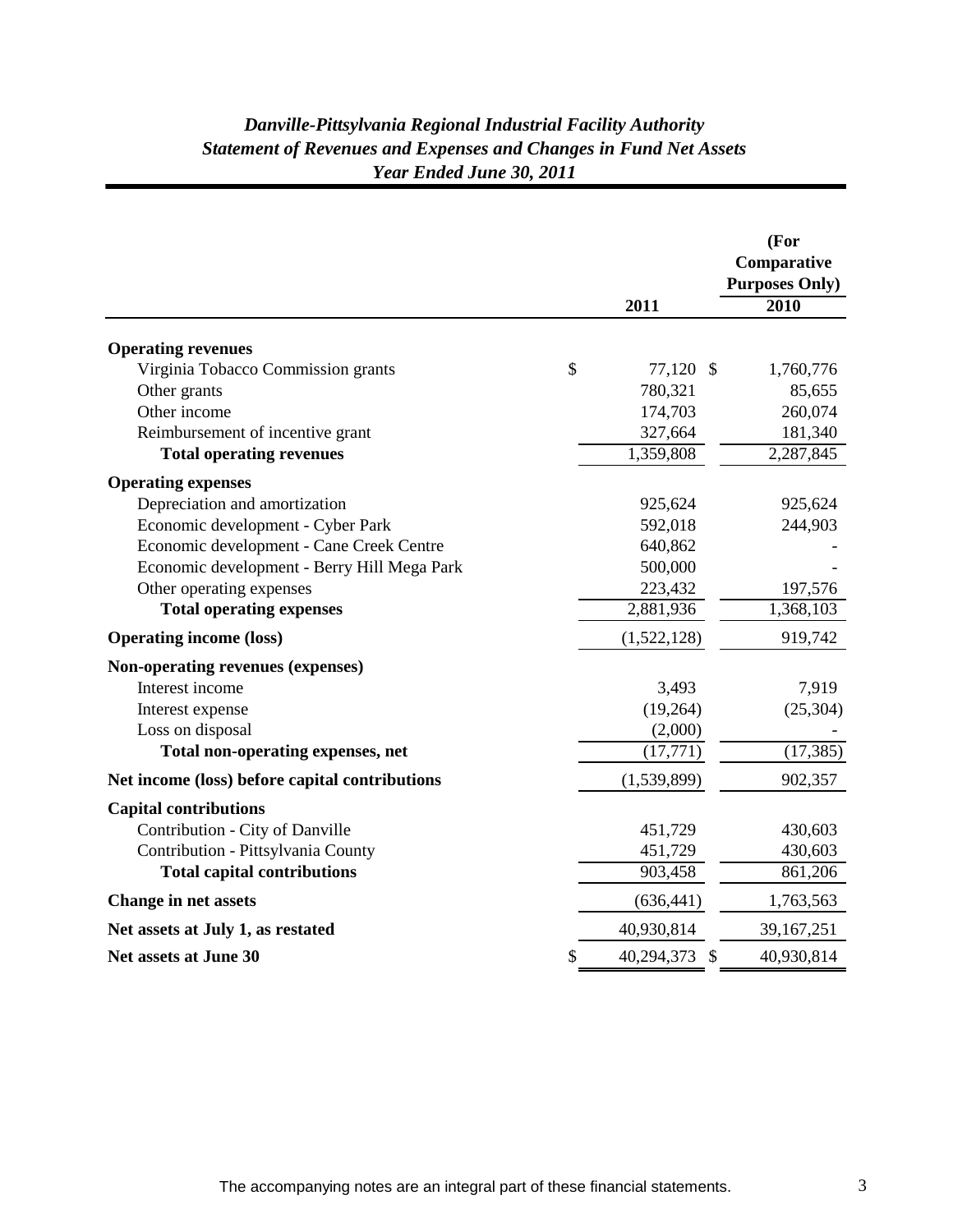# *Danville-Pittsylvania Regional Industrial Facility Authority Statement of Cash Flows Year Ended June 30, 2011*

|                                                                           |                        | (For<br>Comparative<br><b>Purposes Only)</b> |
|---------------------------------------------------------------------------|------------------------|----------------------------------------------|
|                                                                           | 2011                   | 2010                                         |
| <b>Operating activities</b>                                               |                        |                                              |
| Receipts from operating grants and activities                             | \$<br>974,319 \$       | 1,501,682                                    |
| Payments to suppliers for goods and services                              | (875, 307)             | (82, 264)                                    |
| Other payments                                                            | 196,765                | (137,070)                                    |
| Net cash provided by operating activities                                 | 295,777                | 1,282,348                                    |
| Capital and related financing activities                                  |                        |                                              |
| Purchase of capital assets                                                | (76,760)               | (2,531,100)                                  |
| Advances from the City of Danville                                        |                        | 1,872,896                                    |
| Payments on advances from the City of Danville                            |                        | (1,006,466)                                  |
| Capital contributions<br>Interest paid on bonds                           | 566,117<br>(19, 810)   | 861,206<br>(25,593)                          |
| Principal repayments on bonds                                             | (275,000)              | (260,000)                                    |
| Net cash provided by (used in) capital and related financing activities   | 194,547                | (1,089,057)                                  |
| <b>Investing activities</b>                                               |                        |                                              |
| Interest received                                                         | 3,493                  | 7,919                                        |
| Net cash provided by investing activities                                 | 3,493                  | 7,919                                        |
| Net increase in cash and cash equivalents                                 | 493,817                | 201,210                                      |
| Cash and cash equivalents - beginning of year (including restricted cash) | 2,205,223              | 2,004,013                                    |
| Cash and cash equivalents - end of year (including restricted cash)       | \$<br>2,699,040 \$     | 2,205,223                                    |
| Reconciliation of operating income (loss) before capital                  |                        |                                              |
| contributions to net cash provided by operating activities:               |                        |                                              |
| Operating income (loss)                                                   | \$<br>$(1,522,128)$ \$ | 919,742                                      |
| Adjustments to reconcile operating income (loss) to net cash              |                        |                                              |
| provided by operating activities:<br>Depreciation                         | 917,854                | 917,854                                      |
| Amortization of bond issue costs                                          | 7,770                  | 7,770                                        |
| Non-cash economic incentive expenses                                      | 1,104,904              |                                              |
| Non-cash economic incentive reimbursements                                | (327, 664)             |                                              |
| Non-cash operating in-kind expenses                                       | 591                    |                                              |
| Changes in assets and liabilities:                                        |                        |                                              |
| Change in prepaids                                                        | 356                    | (2,904)                                      |
| Change in due from other governments                                      | (27, 627)              | (254, 814)                                   |
| Change in other receivables<br>Change in accounts payable - general       | 381,708<br>(247, 687)  | (385, 188)<br>165,543                        |
| Change in security deposit                                                | 1,000                  |                                              |
| Change in unearned revenue                                                | 6,700                  | (85, 655)                                    |
| Net cash provided by operating activities                                 | \$<br>295,777          | 1,282,348                                    |
| Supplemental cash flow information                                        |                        |                                              |
| non-cash tranactions                                                      |                        |                                              |
| Capitalized interest                                                      | \$<br>21,092 \$        | 30,223                                       |
| Capital asset additions financed by retainage payable                     | 12,232                 |                                              |
| Capital asset additions financed by accounts payable                      | 243,559                |                                              |
| Capital asset additions financed by locality contribution                 | 516,750                |                                              |
| Accrual of bond issuance costs                                            | 164,117                |                                              |
|                                                                           | \$<br>957,750 \$       | 30,223                                       |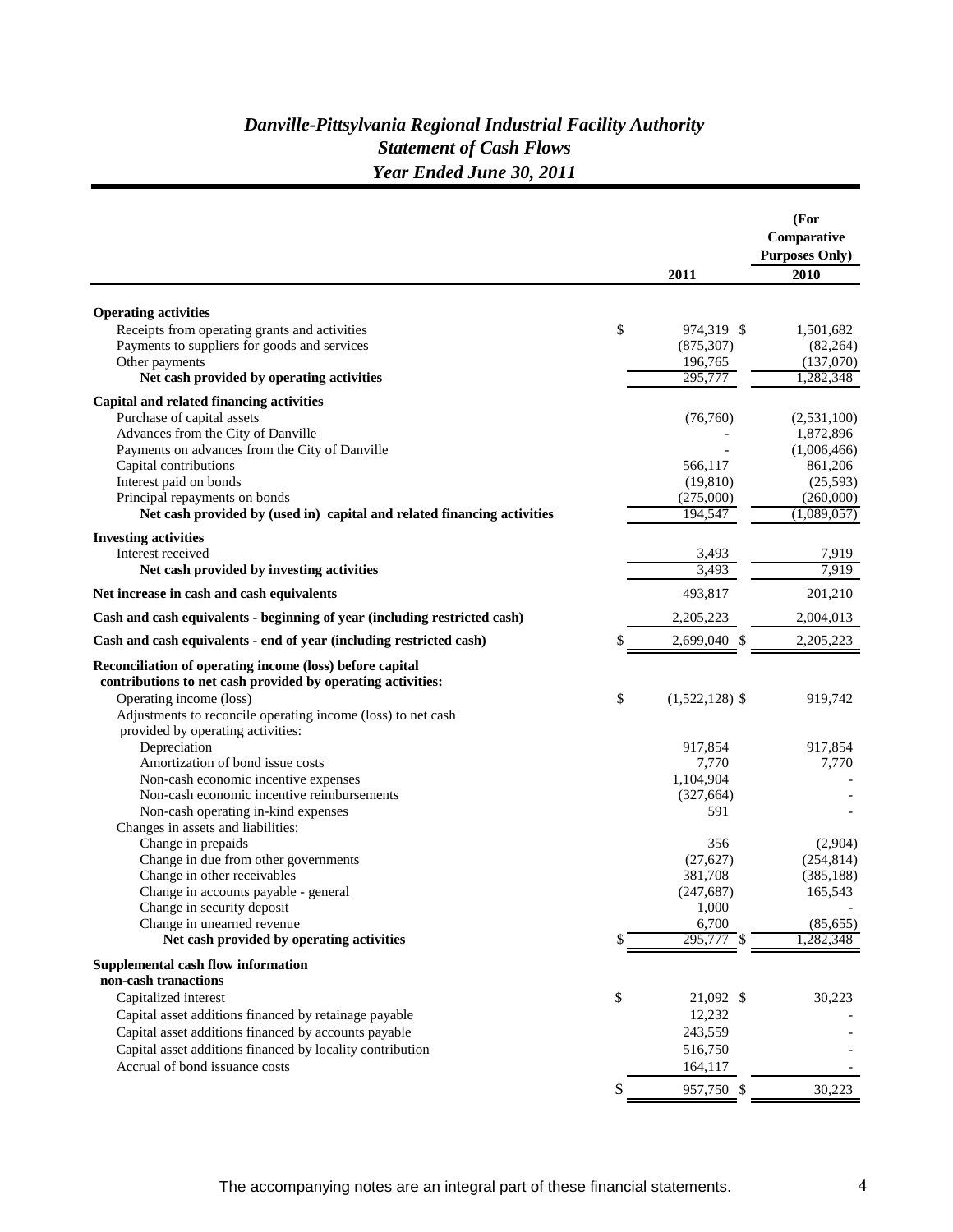# **1. Organization and Nature of Activities**

The *Danville-Pittsylvania Regional Industrial Facility Authority* ("the Authority") was created by ordinance of the Board of Supervisors of Pittsylvania County, Virginia, and the City Council of the City of Danville, Virginia, to promote and further the purposes of the *Virginia Regional Industrial Facilities Act*, Chapter 64, Title 15.2 of the *Code of Virginia*, (1950) as amended (Act). The Authority is an entity jointly owned by the City of Danville and Pittsylvania County and is a political subdivision of the Commonwealth of Virginia. The Authority is empowered, among other things, to borrow money purchase real estate and finance all improvements in industrial parks intended to be occupied by manufacturing, warehousing, distribution, office or other commercial enterprises. In addition, the Authority is authorized under the Act to issue revenue bonds to finance facilities for such enterprises. The Authority has no taxing power. The City of Danville acts as the fiscal agent of the Authority. As fiscal agent, the City provides personnel and office space to the Authority at no charge.

# **2. Summary of Significant Accounting Policies**

# **Basis of Accounting**

The Authority utilizes the economic resources measurement focus and the accrual basis of accounting. Revenues are recorded when earned and expenses are recognized when incurred, regardless of the timing of the related cash flow. The Authority follows all applicable Governmental Accounting Standards Board (GASB) pronouncements and Financial Accounting Standards Board (FASB) pronouncements that do not conflict with the GASB pronouncements, as they apply to its proprietary activities.

Private-sector standards of accounting and financial reporting issued prior to December 1, 1989, generally are followed in the Authority's financial statements to the extent that those standards do not conflict with guidance of the GASB. The Authority also has the option of following subsequent private-sector guidance, subject to this same limitation. The Authority has elected not to follow subsequent private-sector guidance.

The Authority distinguishes operating revenues and expenses from nonoperating items. Operating revenues generally consist of grant income from various state or federal agencies; operating expenses generally consist of economic incentive grants, infrastructure development, depreciation and amortization expense, and other operating expenses which include bank charges, legal fees, accounting fees, meals and other miscellaneous fees. Nonoperating items consist of interest income and expense as well as incidental items not directly related to the primary operations of the Authority. Capital contributions consist of subsidies from the City of Danville and Pittsylvania County.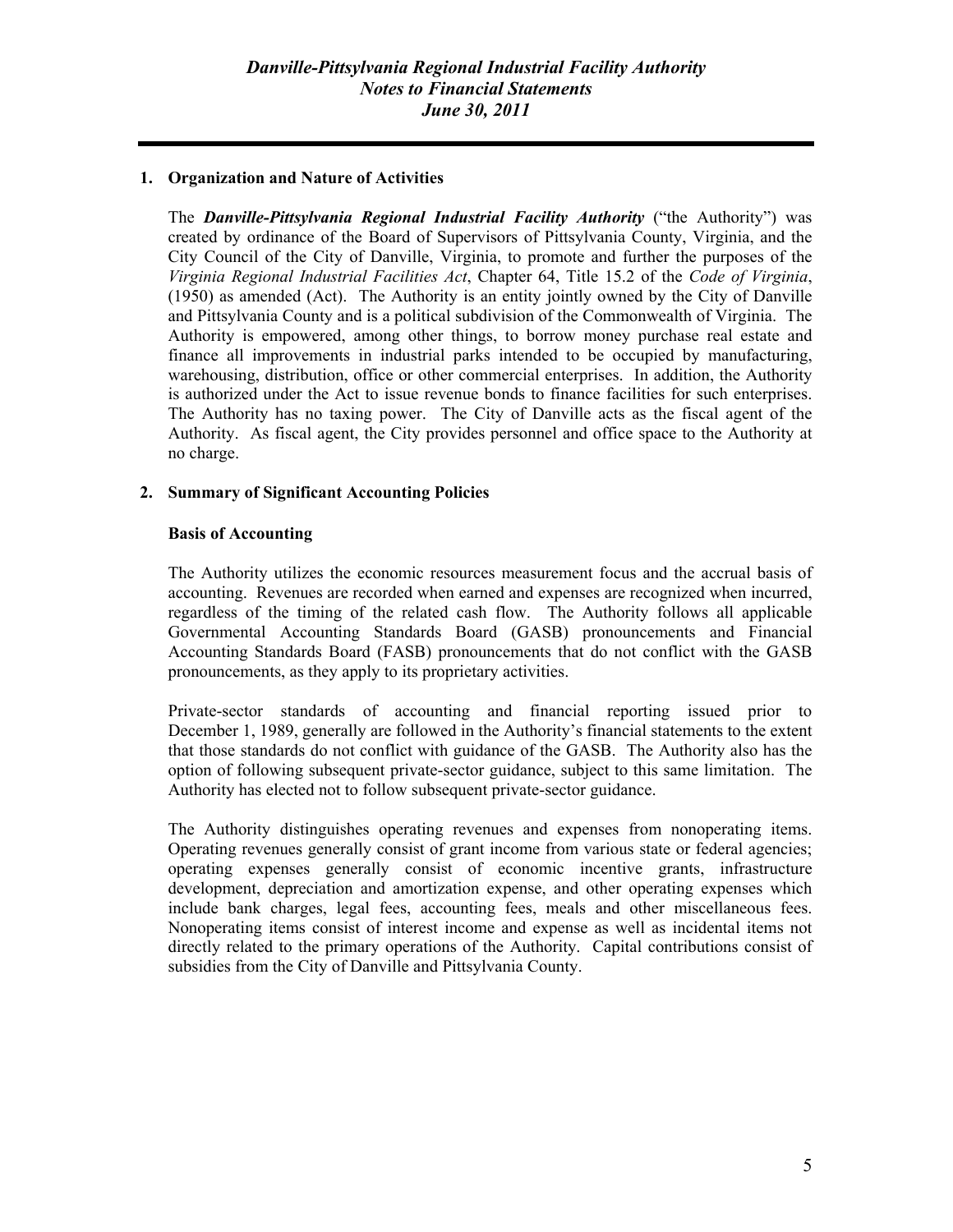#### **Economic Incentive Grants**

One important function of the Authority is to provide incentives for businesses to locate in the industrial parks constructed by the Authority. In some cases the Authority agrees that if a business reaches certain investment and employment goals, the Authority will transfer capital assets (such as land and improvements) to the business at very favorable terms at the end of a specified period – usually five to ten years. The Authority reports these transfers as expenses when the grantee reaches its initial investment and employment goals and it appears unlikely that the grantee will fail to maintain these goals throughout the specified period.

Non-exchange transactions, in which the Authority either gives or receives value without directly receiving or giving equal value in exchange, include grants and donations. Revenues and expenses from grants and donations are recognized in the fiscal year in which, in management's judgment, all eligibility requirements have been substantially satisfied.

# **Cash and Cash Equivalents**

Cash and cash equivalents represent checking and savings accounts of the Authority, which are available on demand or within a three-month period. At times the Authority's cash balances may exceed Federal Deposit Insurance Corporation (FDIC) insurance limits. Management believes that no significant credit risk exists with respect to these balances.

#### **Due From Other Governments**

Due from other governments consists of the following at June 30, 2011:

| Economic Development Administration | 205,321 |
|-------------------------------------|---------|
| Virginia Tobacco Commission         | 77,120  |
|                                     | 282,441 |

#### **Other Receivables**

Other receivables consist of rent payments due to the Authority at year end.

# **Prepaids**

Certain payments to vendors reflect costs applicable to future accounting periods and are recorded as prepaid items.

#### **Restricted Resources**

When both restricted and unrestricted resources are available for use, it is the Authority's policy to use restricted resources first, and then unrestricted resources, as they are needed.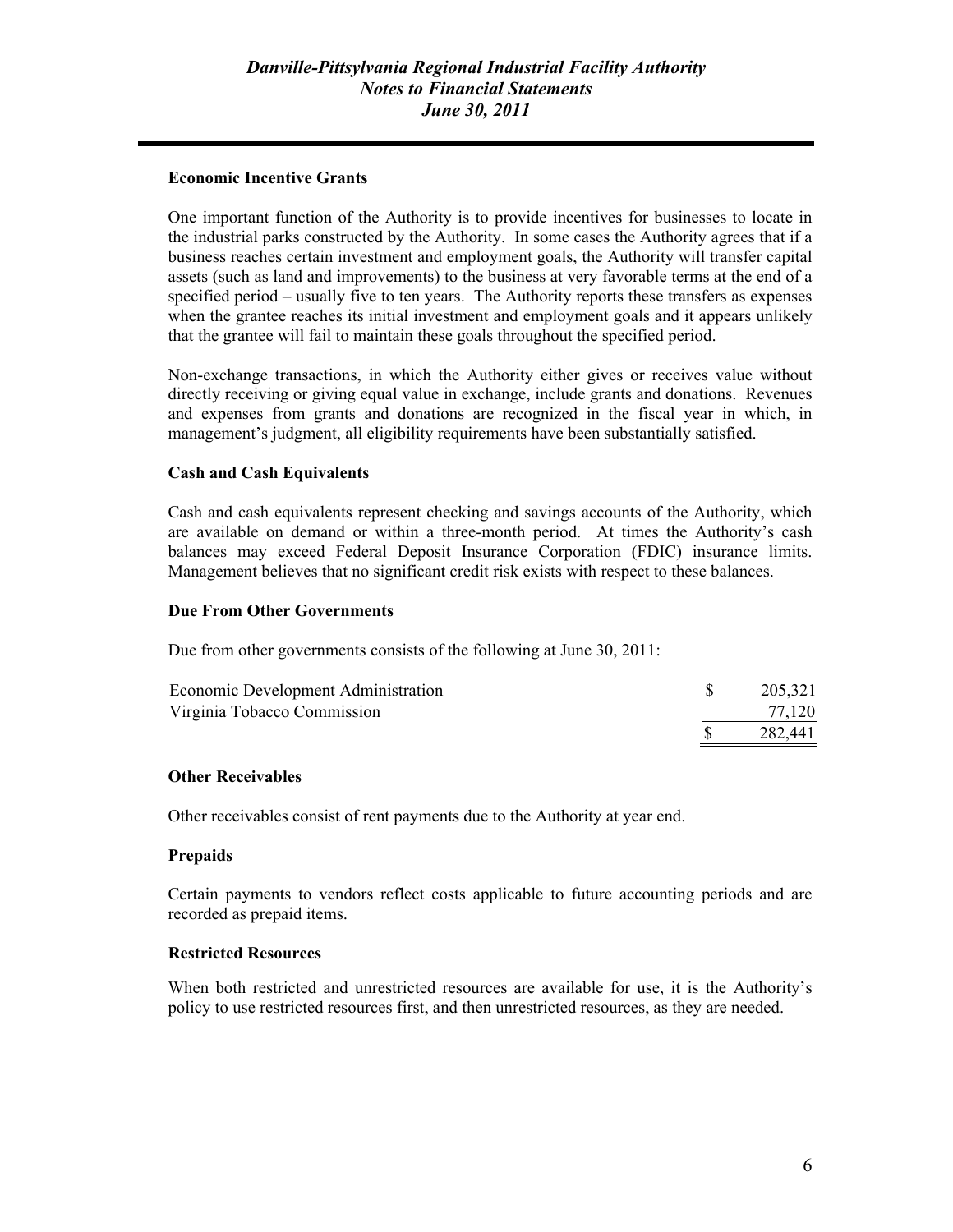# **Capital Assets**

Property and equipment is recorded at cost and depreciated over the estimated useful lives of the related assets, ranging from 10 to 50 years. Normal maintenance and repairs are charged to operations when incurred. Capital assets that are later transferred to other governments or businesses are capitalized at cost as constructed or purchased, and are later recorded as expenses when transferred to the recipient entity. The expense of capital assets that are transferred as part of economic incentive grants is generally recognized at the time the recipient has met all eligibility requirements and is expected to continue to meet the requirements throughout the period required by the incentive agreement.

Management does not believe the Authority's real estate has declined materially in value below the reported cost; however, no formal appraisals of the Authority's real property have been obtained since it was acquired.

# **Unearned Revenue**

Unearned revenue represents revenue received but not recognized since it has not been earned. Unearned revenue is comprised of rent payments received in advance of the period for which it is intended.

# **Net Assets**

Net assets are the difference between assets and liabilities. Net assets invested in capital assets represents capital assets less accumulated depreciation less any outstanding debt used for the acquisition or improvement of those assets.

# **Estimates**

The preparation of financial statements in conformity with accounting principles generally accepted in the United States of America requires management to make estimates and assumptions that affect the reported amounts of assets and liabilities and the disclosure of contingent assets and liabilities at the date of the financial statements. Such estimates also affect the reported amounts of revenues and expenses during the reporting period. Actual results could differ from those estimates and assumptions.

# **Bond Issuance Costs**

Bond issuance costs are amortized over the life of the bond using the effective interest rate method.

# **Income Taxes**

The Authority is exempt from all federal, state, and local income taxes.

# **Subsequent Events**

In preparing these financial statements, the Authority has evaluated events and transactions for potential recognition or disclosure through December 9, 2011, the date the financial statements were available to be issued.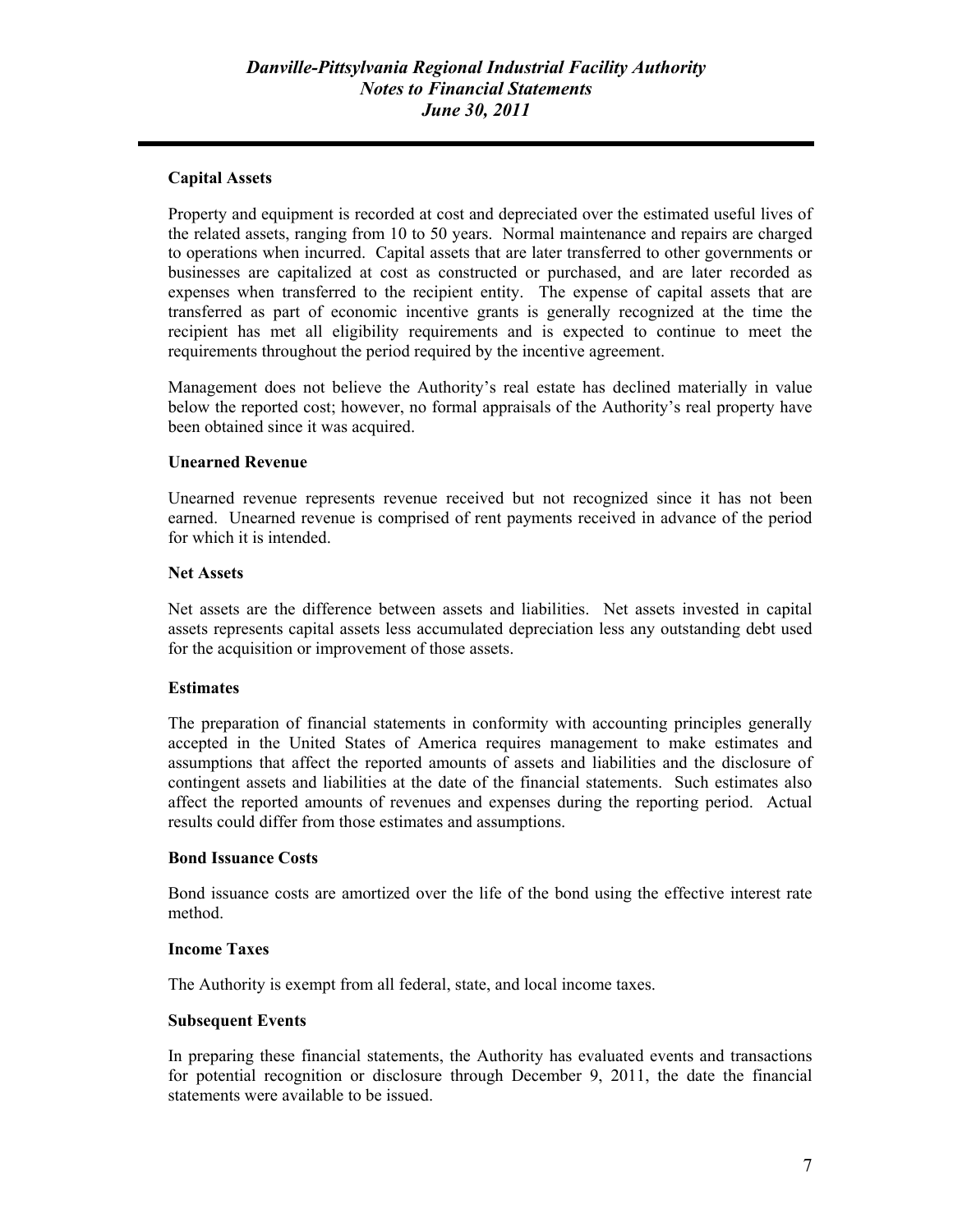#### **3. Deposits, Restricted Cash and Investments**

#### **Deposits**

Deposits with banks are covered by the Federal Deposit Insurance Corporation (FDIC) and collateralized in accordance with the Virginia Security for Public Deposits Act (the "Act") Section 2.2-4400 et seq. of the *Code of Virginia*. Under the Act, banks and savings institutions holding public deposits in excess of the amount insured by the FDIC must pledge collateral to the Commonwealth of Virginia Treasury Board. Financial institutions may choose between two collateralization methodologies and depending upon that choice, will pledge collateral that ranges in the amounts from 50% to 130% of excess deposits. Accordingly, all deposits are considered fully collateralized.

#### **Investments**

Statutes authorize the Authority to invest in obligations of the United States or agencies thereof, obligations of the Commonwealth of Virginia or political subdivisions thereof, obligations of the International Bank for Reconstruction and Development (World Bank), the Asian Development Bank, the African Development Bank, "prime quality" commercial paper and certain corporate notes, banker's acceptances, repurchase agreements and the State Treasurer's Local Government Investment Pool (LGIP).

#### **Restricted Cash and Cash Equivalents**

Restricted cash and cash equivalents consist of the following at June 30, 2011:

| Bond funds to be used on Cane Creek Centre          | 1,046,334 |
|-----------------------------------------------------|-----------|
| Restricted funds for Cane Creek Centre debt service | 635.724   |
|                                                     | 1,682,058 |

*Interest Rate Risk* - As a means of limiting its exposure to fair value losses due to rising interest rates, the Authority purchases investments having a maturity not greater than two years from the date of purchase.

*Credit Risk* - In accordance with State statutes, the Authority authorizes investments in obligations of the United States and agencies thereof, commercial paper, repurchase agreements which are collateralized with securities that are approved for direct investment, the Virginia Local Government Investment Pool (LGIP), and Virginia's State Non-Arbitrage Pool (SNAP). All cash of the Authority was held in money market or checking accounts at June 30, 2011.

*Concentration of Credit Risk* - The Authority places no limit on the amount that is invested in any one issuer. All Authority funds are currently maintained in checking accounts or money market accounts with two different financial institutions.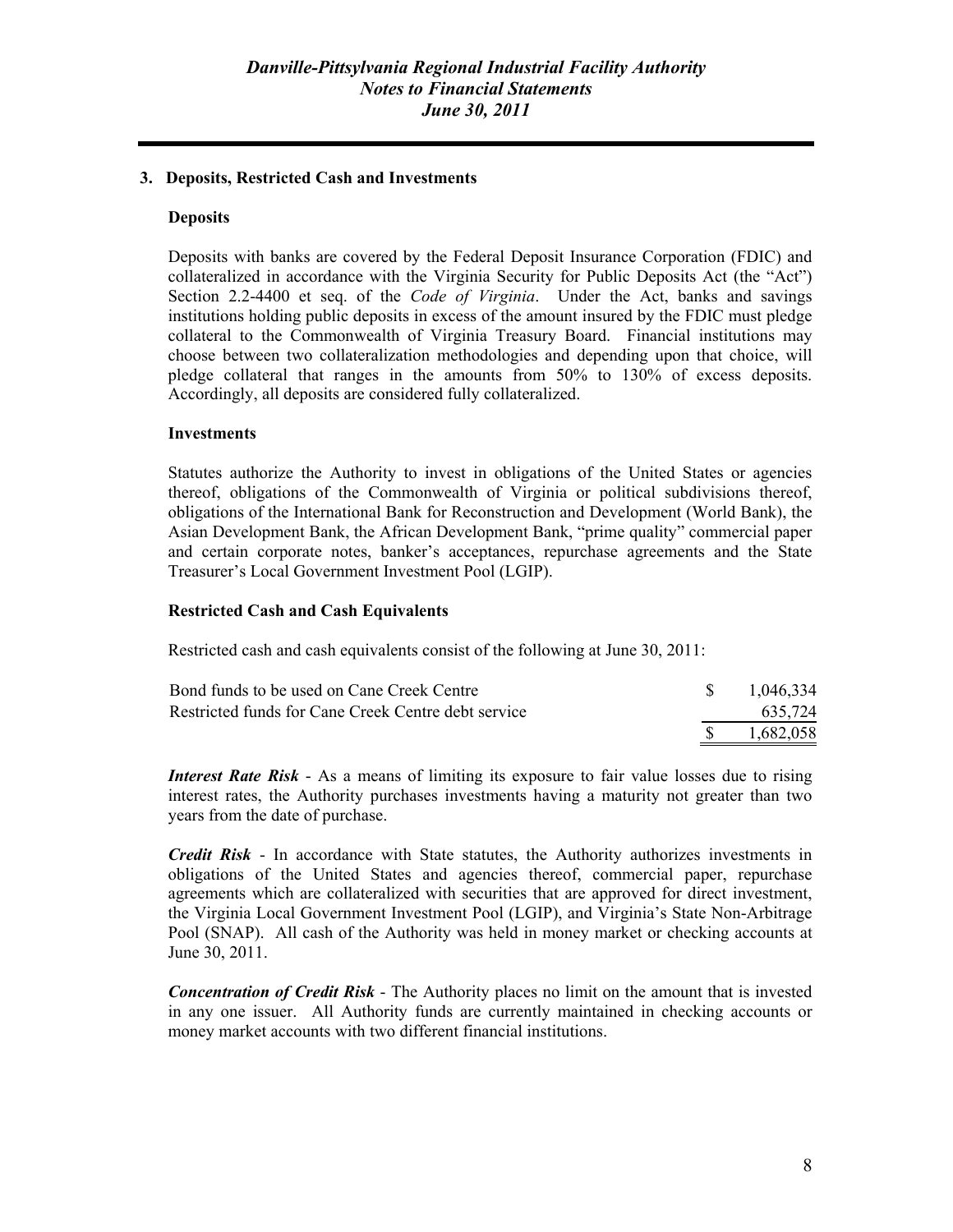#### **4. Due To/From Member Localities**

The Authority is equally funded by the City of Danville and Pittsylvania County. The two localities have signed agreements to share all costs of the Authority equally. At times, one locality may front all costs associated with a transaction, creating an amount owed by the other. The Authority reflects these balances as all transactions associated with the Authority are recorded on the Authority's books. At June 30, 2011, the Authority reflects amounts due to Pittsylvania County of \$37,824 and a corresponding due from the City of Danville for the same amount. This stems from items paid for or contributed by Pittsylvania County in excess of its share. It is not expected that the City of Danville will repay this amount in full in fiscal year 2012, but rather that the balance will be adjusted annually based on contributions made by both localities.

# **5. Capital Assets**

Capital asset activity was as follows:

|                                         | June 30,<br>2010<br>Balance,<br>as restated | <b>Increase</b>  |      | <b>Decrease</b> |             | <b>June 30,</b><br>2011<br><b>Balance</b> |
|-----------------------------------------|---------------------------------------------|------------------|------|-----------------|-------------|-------------------------------------------|
|                                         |                                             |                  |      |                 |             |                                           |
| Capital assets, not being depreciated:  |                                             |                  |      |                 |             |                                           |
| Cyber Park - Land                       | \$<br>6,265,998                             | \$<br>147,664    | \$   | 482,780         | \$          | 5,930,882                                 |
| Cane Creek Centre - Land                | 6,591,634                                   |                  |      | 622,126         |             | 5,969,508                                 |
| Mega Park - Land                        | 13,101,102                                  |                  |      | 38,562          |             | 13,062,540                                |
| Total capital assets not being          |                                             |                  |      |                 |             |                                           |
| depreciated                             | 25,958,734                                  | 147,664          |      | 1,143,468       |             | 24,962,930                                |
| Capital assets, being depreciated:      |                                             |                  |      |                 |             |                                           |
| <b>Buildings</b>                        | 25,617,874                                  |                  |      |                 |             | 25,617,874                                |
| <b>Building Improvements</b>            | 267,000                                     |                  |      |                 |             | 267,000                                   |
| Land Improvements                       | 4,464,958                                   |                  |      |                 |             | 4,464,958                                 |
| Infrastructure                          | 2,006,965                                   |                  |      |                 |             | 2,006,965                                 |
| Total capital assets being depreciated  | 32,356,797                                  |                  |      |                 |             | 32,356,797                                |
| Less accumulated depreciation for:      |                                             |                  |      |                 |             |                                           |
| <b>Buildings</b>                        | 3,757,981                                   | 756,544          |      |                 |             | 4,514,525                                 |
| <b>Building Improvements</b>            | 28,104                                      | 7,026            |      |                 |             | 35,130                                    |
| Land Improvements                       | 288,386                                     | 114,145          |      |                 |             | 402,531                                   |
| Infrastructure                          | 120,417                                     | 40,139           |      |                 |             | 160,556                                   |
| Total accumulated depreciation          | 4,194,888                                   | 917,854          |      |                 |             | 5,112,742                                 |
| Total capital assets being depreciated, |                                             |                  |      |                 |             |                                           |
| net                                     | 28,161,909                                  | (917, 854)       |      |                 |             | 27,244,055                                |
| Total capital assets, net               | \$<br>54,120,643                            | \$<br>(770, 190) | $\$$ | 1,143,468       | $\mathbb S$ | 52,206,985                                |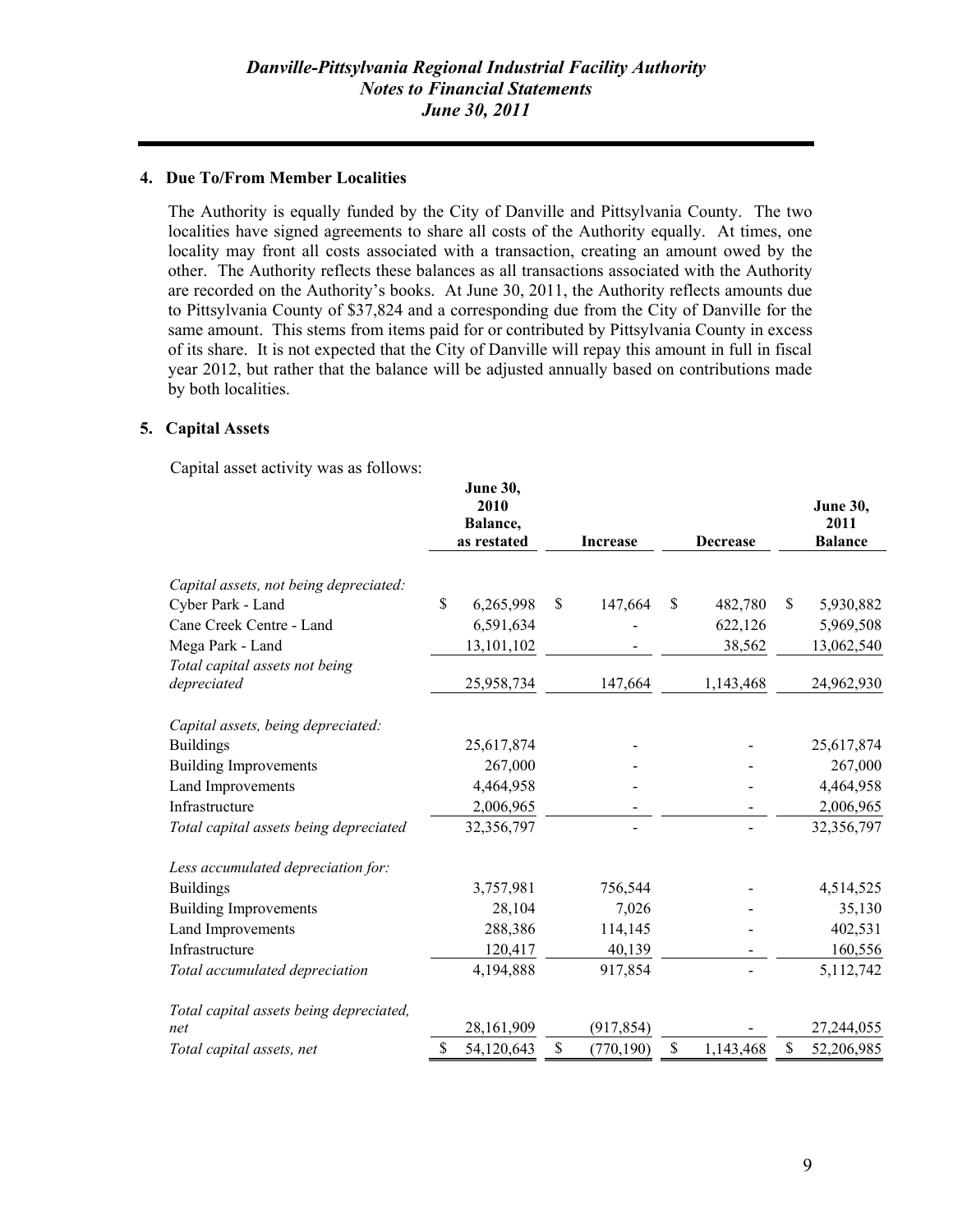#### **6. Construction in Progress**

Construction in progress consisted of the following at June 30:

|                   | <b>June 30, 2010</b> |     |          |                          | June 30, 2011  |
|-------------------|----------------------|-----|----------|--------------------------|----------------|
|                   | <b>Balance</b>       |     | Increase | <b>Decrease</b>          | <b>Balance</b> |
| Cane Creek Centre |                      | - S | 268.882  | $\sim$                   | 268.882        |
| Mega Park*        | 1.023.794            |     | 638.074  | $\overline{\phantom{a}}$ | 1,661,868      |
|                   | ,023,794             |     | 906,956  | $\blacksquare$           | 1.930.750      |

*\* Current year additions include \$21,092 of capitalized interest.* 

#### **7. Long-Term Debt**

In August 2005, the Authority issued \$7,300,000 in revenue bonds. The bonds bear interest at a variable rate, which averaged 0.29% in fiscal year 2011. Annual payments are made with funds received from the City of Danville and Pittsylvania County. In July 2011 the Authority extended the letter of credit agreement that supports the 2005 revenue bonds. The new letter of credit will expire in August 2012 with an option to extend it until August 2013. The letter of credit fee remained unchanged and is 0.78% per annum of the stated amount of the letter of credit, computed on the basis of a 360-day year and payable quarterly in advance.

The variable rates on the above bond issuance is set by remarketing agents to reflect the current yields of similar bonds in the marketplace. Future interest payments disclosed on the following page are calculated using the average rates for the current year.

Long-term debt activity for the year ended June 30, 2011 was as follows:

|                    | <b>Beginning</b><br><b>Balance</b> | <b>Decrease</b> | Ending<br><b>Balance</b> | Due<br>within 1yr. |
|--------------------|------------------------------------|-----------------|--------------------------|--------------------|
| 2005 revenue bonds | 6.455,000 \$                       | 275,000 \$      | 6.180.000                | 285,000            |

In fiscal years 2009 and 2010, the City of Danville advanced funding to the Authority to acquire land for the Mega Park. The total advanced to the Authority for this purpose, including accrued interest, is \$10,479,073, as of June 30, 2011. The outstanding portion of the advances from the City is shown as a current liability. As disclosed in Note 11, the Authority issued long-term bonds subsequent to year-end to repay the City's advances.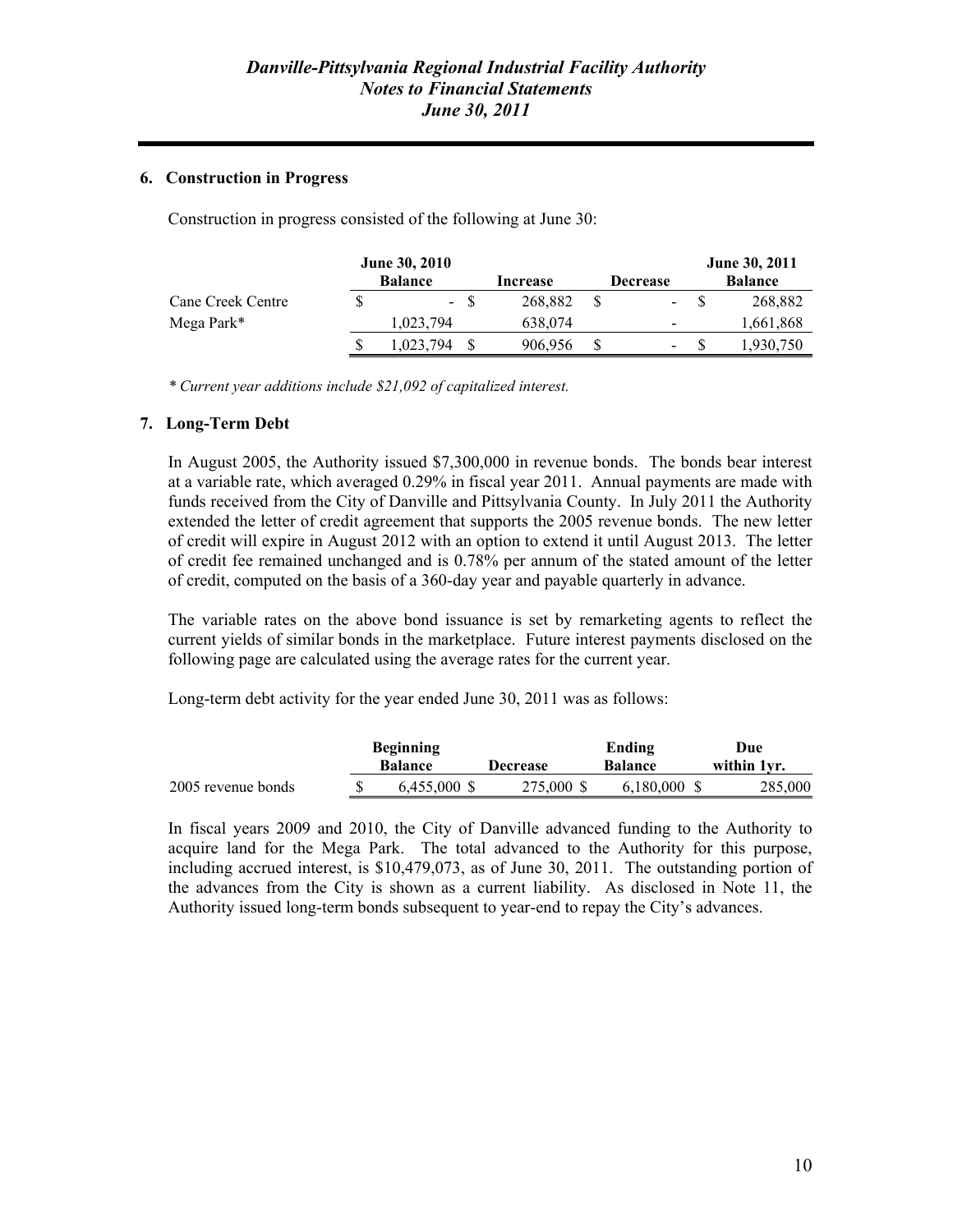| Year ending     |                    |                           |              |
|-----------------|--------------------|---------------------------|--------------|
| <b>June 30,</b> | Principal          | <b>Estimated Interest</b> | <b>Total</b> |
| 2012            | \$<br>285,000 \$   | 185,400 \$                | 470,400      |
| 2013            | 300,000            | 176,850                   | 476,850      |
| 2014            | 315,000            | 167,850                   | 482,850      |
| 2015            | 330,000            | 158,400                   | 488,400      |
| 2016            | 350,000            | 148,500                   | 498,500      |
| $2017 - 2021$   | 2,025,000          | 574,500                   | 2,599,500    |
| $2022 - 2026$   | 2,575,000          | 239,250                   | 2,814,250    |
|                 | \$<br>6,180,000 \$ | 1,650,750 \$              | 7,830,750    |

# **Debt Maturity Schedule \$7,300,000 Series 2005 Cane Creek Project Revenue Bonds**

#### **8. Economic Development**

In fiscal years 2009 and 2010, the Authority completed several land acquisitions to create a 3,500+ acre Mega Park. The City of Danville advanced funding to the Authority for these purchases. The Authority will repay the City, including interest, once permanent financing is obtained for the project.

In April 2005, the Authority entered into an agreement with an entity to provide funding and land to the Company if it met specific capital investment and jobs requirements within 60 months of the agreement. In August 2009, it became clear that the Company would be unable to fulfill the jobs requirements as specified. As a result, a new agreement was entered into with the Company providing it with an altered jobs requirement and time-frame for meeting those requirements. Part of this renegotiated agreement included the return of a portion of funding to the Authority. The funds to be returned total \$181,340 and consist of local funding originally provided by the City of Danville and Pittsylvania County. The Company made the first payment on this balance in November 2009 and the remaining amount was paid in November 2010. These funds were recognized as operating revenue in 2010.

In fiscal year 2011, the Authority transferred 59.118 acres in the Cane Creek Centre to United States Green Energy Corporation (USGE) for construction of its manufacturing facility. The cost of the land is \$622,126 and is linked to a performance agreement between USGE, the Authority, the City of Danville, and Pittsylvania County.

In fiscal year 2011, the Authority, the City of Danville, and Pittsylvania County entered into both a release and settlement agreement with Donnachaidh Associates, LLC. Donnachaidh was released from its obligations under a 2008 agreement and it was settled that Donnachaidh would return the entirety of the land transferred to it by the Authority (5.092 acres located in the Cyber Park) and certain incentives that the Authority, the City of Danville, and Pittsylvania County transferred to the company in fiscal year 2009. The cost of the land to the Authority was \$147,664 and was intended to be used for construction of a 66,000 square foot Class A office space. Incentives of \$285,000 were also transferred to Donnachaidh. The company returned the land and repaid the incentives in accordance with the settlement agreement in fiscal year 2011.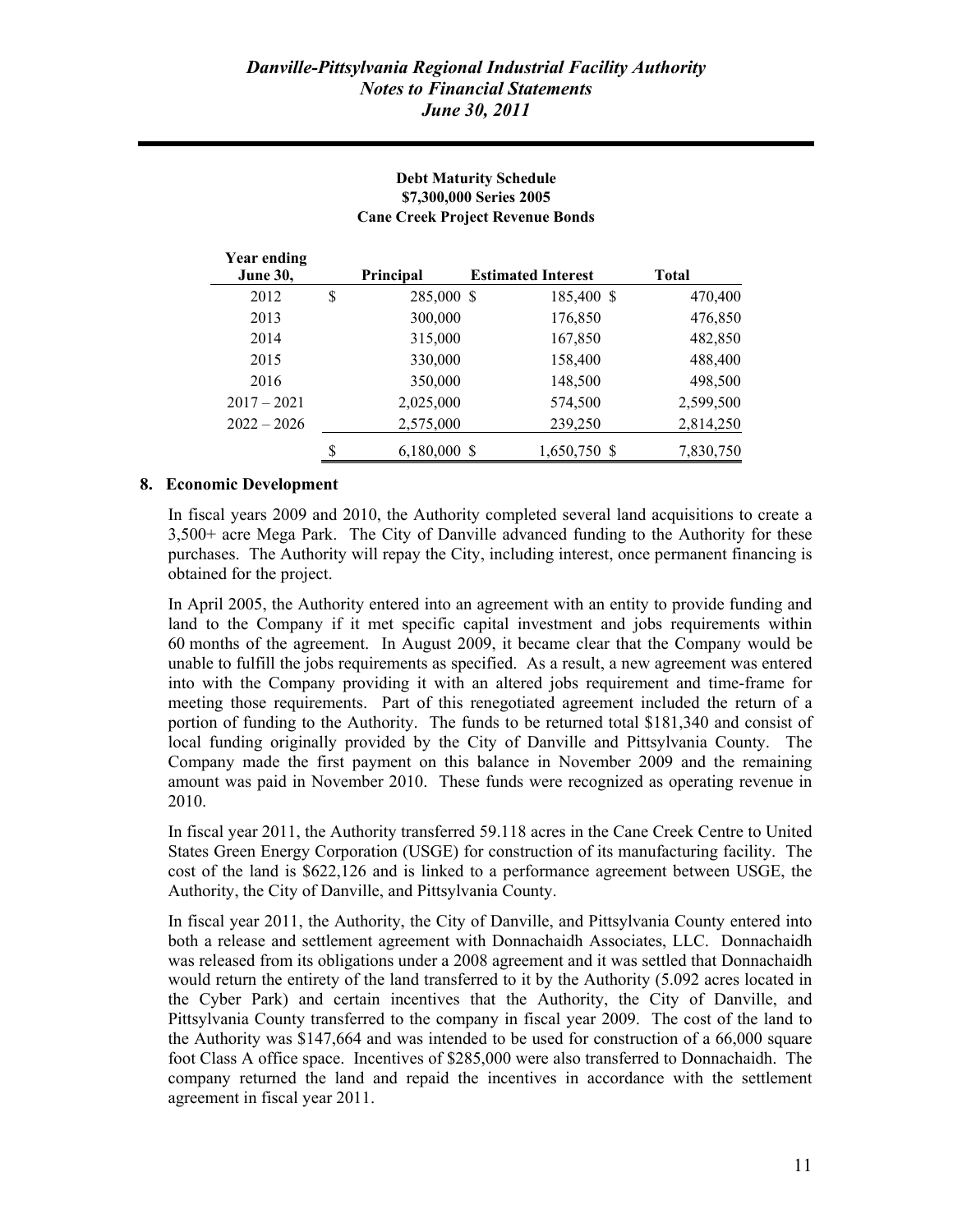In fiscal year 2011, the Authority transferred 16.648 acres in the Cyber Park to Electronic Instrumentation Technology, LLC (EIT) for construction of a new 60,000 square foot facility. The cost of the land is \$482,778 and is linked to a performance agreement between EIT, the Authority, the City of Danville, and Pittsylvania County.

# **9. Short-Term Operating Leases**

The Authority leases land to tenants under lease terms of one year or less. Under the terms of the agreements the future rental income for the year ending June 30, 2012 will be \$18,550.

# **10. Long-Term Operating Leases**

In October 2006 the Authority entered into agreements with Swedwood Danville, LLC that provide the Authority will lease 94 acres (valued at \$989,205) to Swedwood for 120 months at a rate of \$1 per year. Swedwood has the option to purchase the above-mentioned land for \$1 at the end of the 120-month lease if it meets certain investment and employment criteria. In fiscal year 2008 Swedwood met its initial investment and employment criteria and the Authority recorded the transfer of land to Swedwood. If Swedwood chooses to expand its operations within the terms of the agreement, it also has the right to lease from the Authority certain parcels of land known as lots 7B and/or 7C, consisting of approximately 103 acres and 11 acres, respectively. Swedwood also has the right of first refusal to purchase a certain parcel of land from the Authority known as Lot 6 consisting of 68.8 acres.

The Research building, which has a carrying value of \$6,377,338 at June 30, 2011 and accumulated depreciation of \$658,473, is leased to the Institute for Advanced Learning  $\&$ Research (IALR) for \$10 per year per square foot occupied during the initial lease term of 5 years. The lease will automatically renew for up to two 5-year terms if both parties agree. The rent for the renewal is set forth in the lease agreement. Insurance and maintenance costs are the responsibility of the lessee. For fiscal year 2011, \$164,995 of rental income was received through this lease with \$33,909 returned to IALR through an incentive agreement to refund rents for the first twenty-four months of the lease.

The Institute building is leased to the IALR for \$1 per year. The lease term is 15 years and began in June 2004. Insurance and maintenance costs are the responsibility of the lessee.

In fiscal year 2011, the Authority entered into a ground lease with the IALR to allow for the construction of the Sustainable Energy Technology Center Building (SEnTeC). The lease term is 240 months and began in September 2010. The property is leased to the IALR at a rate of \$1 per year and the IALR has the option to purchase the premises for \$100 at the end of the lease term.

# **11. Commitments/Subsequent Events**

At June 30, 2011, the Authority had approximately \$2.5 million in outstanding engineering and consulting contracts, of which \$1.5 million had not been expended.

On December 1, 2011, the Authority issued \$11,250,000 in revenue bonds for the Berryhill Project.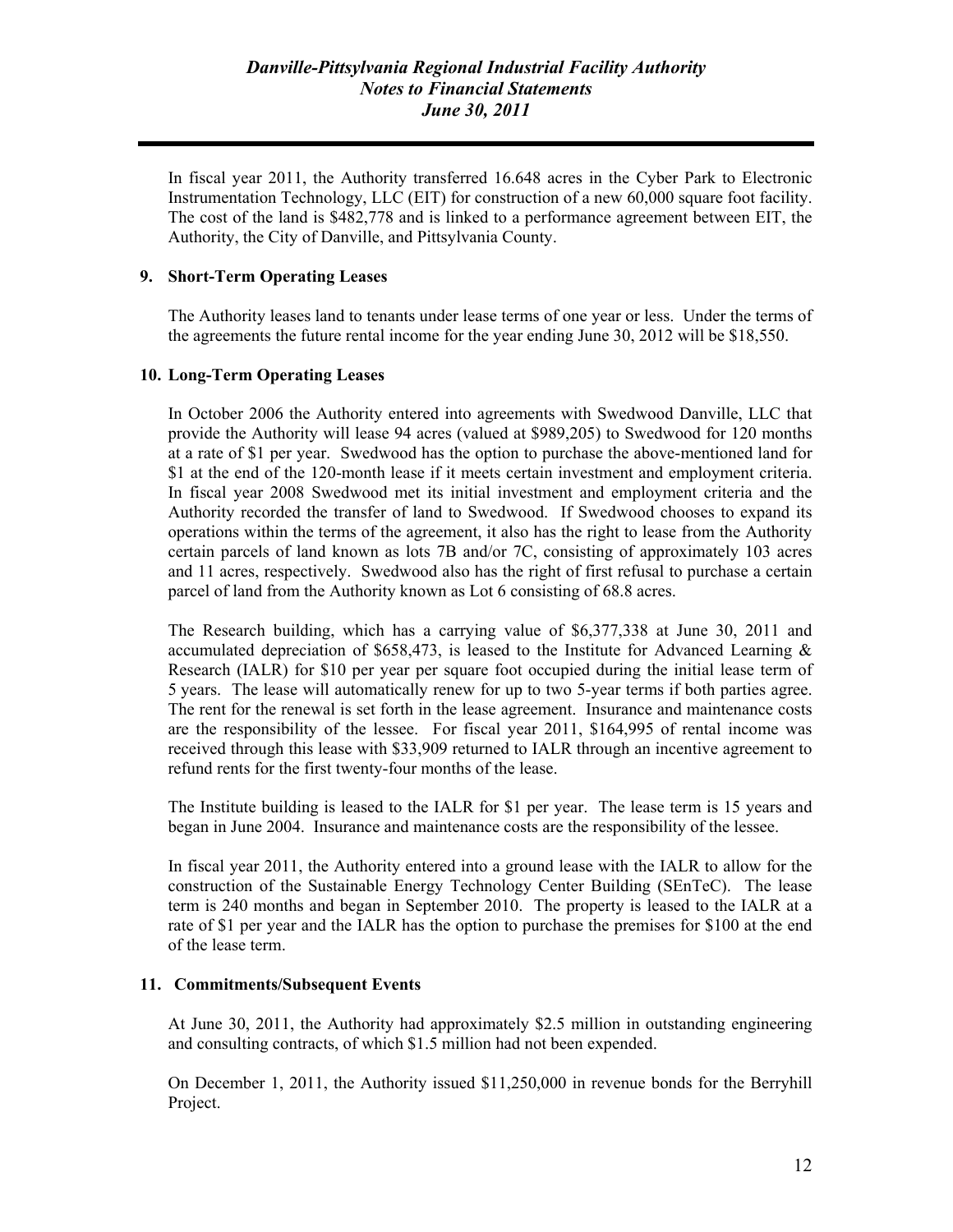# *Danville-Pittsylvania Regional Industrial Facility Authority Notes to Financial Statements June 30, 2011*

# **12. Litigation**

At June 30, 2011, the Authority was affected by litigation naming one of its member localities as a defendant. The litigation stems from that locality's actions and involvement with the Authority. As a result of this litigation, the Authority has been unable to issue longterm debt as financial institutions are not willing to loan until the litigation is resolved. Both member localities must be able to provide funding to cover any debt service requirements of the Authority. In September 2011, the Authority was notified that all appeals by the plaintiffs have been exhausted and the litigation is considered resolved, making the issuance of debt subsequent to year-end possible as disclosed in Note 11.

# **13. Dissolution of Authority**

 If dissolution of the Authority should occur, such dissolution shall be made pursuant to *Code of Virginia*, Section 15.2-6415. Pittsylvania County is in the process of constructing a Multi-Port Access Point (MSAP), at an approximate cost of \$2 million that will benefit areas served by the Authority. Should the Authority ever be dissolved, the MSAP will be considered part of the County's investment in the Authority.

# **14. Restatement of Net Assets**

The following is a summary of the restatement of the Authority's net assets effective June 30, 2010.

| Net assets June 30, 2010, as previously stated                                      | S | 40,368,149 |
|-------------------------------------------------------------------------------------|---|------------|
| Restatement to:<br>Correct overstatement of incentive expense and understatement of |   |            |
| capital assets                                                                      |   | 562,665    |
| Net assets June 30, 2010, as restated                                               |   | 40,930,814 |

**\* \* \* \* \***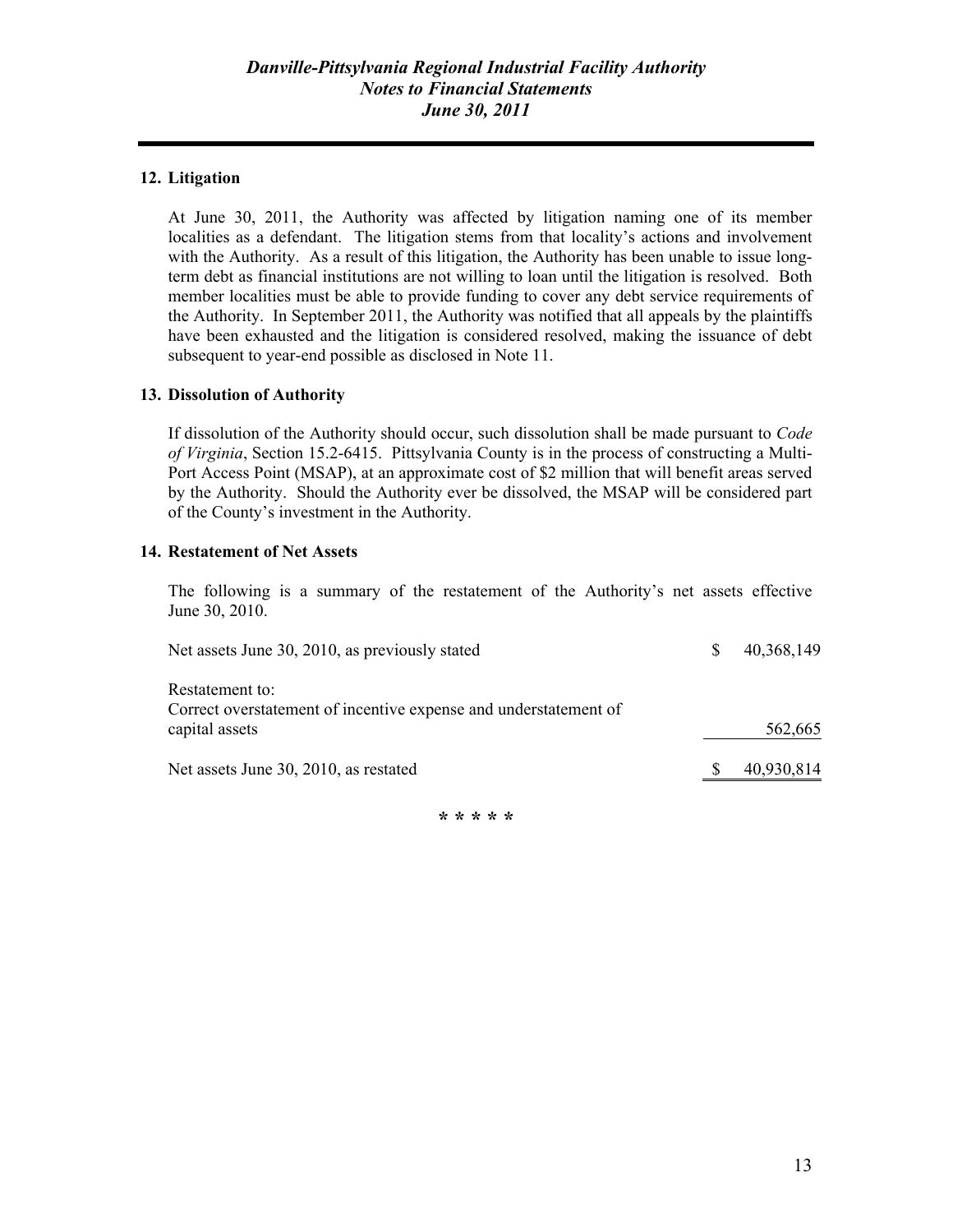

# **REPORT ON INTERNAL CONTROL OVER FINANCIAL REPORTING AND ON COMPLIANCE AND OTHER MATTERS BASED ON AN AUDIT OF FINANCIAL STATEMENTS PERFORMED IN ACCORDANCE WITH**  *GOVERNMENT AUDITING STANDARDS*

To the Board of Directors Danville-Pittsylvania Regional Industrial Facility Authority Danville, Virginia

 We have audited the basic financial statements of the Danville-Pittsylvania Regional Industrial Facility Authority (the "Authority"), as of and for the year ended June 30, 2011 and have issued our report thereon dated December 9, 2011. We conducted our audit in accordance with auditing standards generally accepted in the United States of America, the standards applicable to financial audits contained in *Government Auditing Standards,* issued by the Comptroller General of the United States, and the *Specifications for Audits of Authorities, Boards, and Commissions,* issued by the Auditor of Public Accounts of the Commonwealth of Virginia.

#### Internal Control over Financial Reporting

 In planning and performing our audit, we considered the Authority's internal control over financial reporting as a basis for designing our auditing procedures for the purpose of expressing our opinion on the financial statements, but not for the purpose of expressing an opinion on the effectiveness of the Authority's internal control over financial reporting. Accordingly, we do not express an opinion on the effectiveness of the Authority's internal control over financial reporting.

A *deficiency in internal control* exists when the design or operation of a control does not allow management or employees, in the normal course of performing their assigned functions, to prevent, or detect and correct misstatements on a timely basis. A *material weakness* is a deficiency, or a combination of deficiencies, in internal control such that there is a reasonable possibility that a material misstatement of the entity's financial statements will not be prevented, or detected and corrected on a timely basis.

Our consideration of internal control over financial reporting was for the limited purpose described in the first paragraph of this section and was not designed to identify all deficiencies in internal control over financial reporting that might be deficiencies, significant deficiencies, or material weaknesses. We did not identify any deficiencies in internal control over financial reporting that we consider to be material weaknesses, as defined above. **However, as described in the accompanying Schedule of Findings and Responses in Item 07-2, we identified a deficiency in internal control over financial reporting that we consider to be a significant deficiency in internal control over financial reporting.** A *significant deficiency* is a deficiency, or a combination of deficiencies, in internal control that is less severe than a material weakness, yet important enough to merit attention by those charged with governance.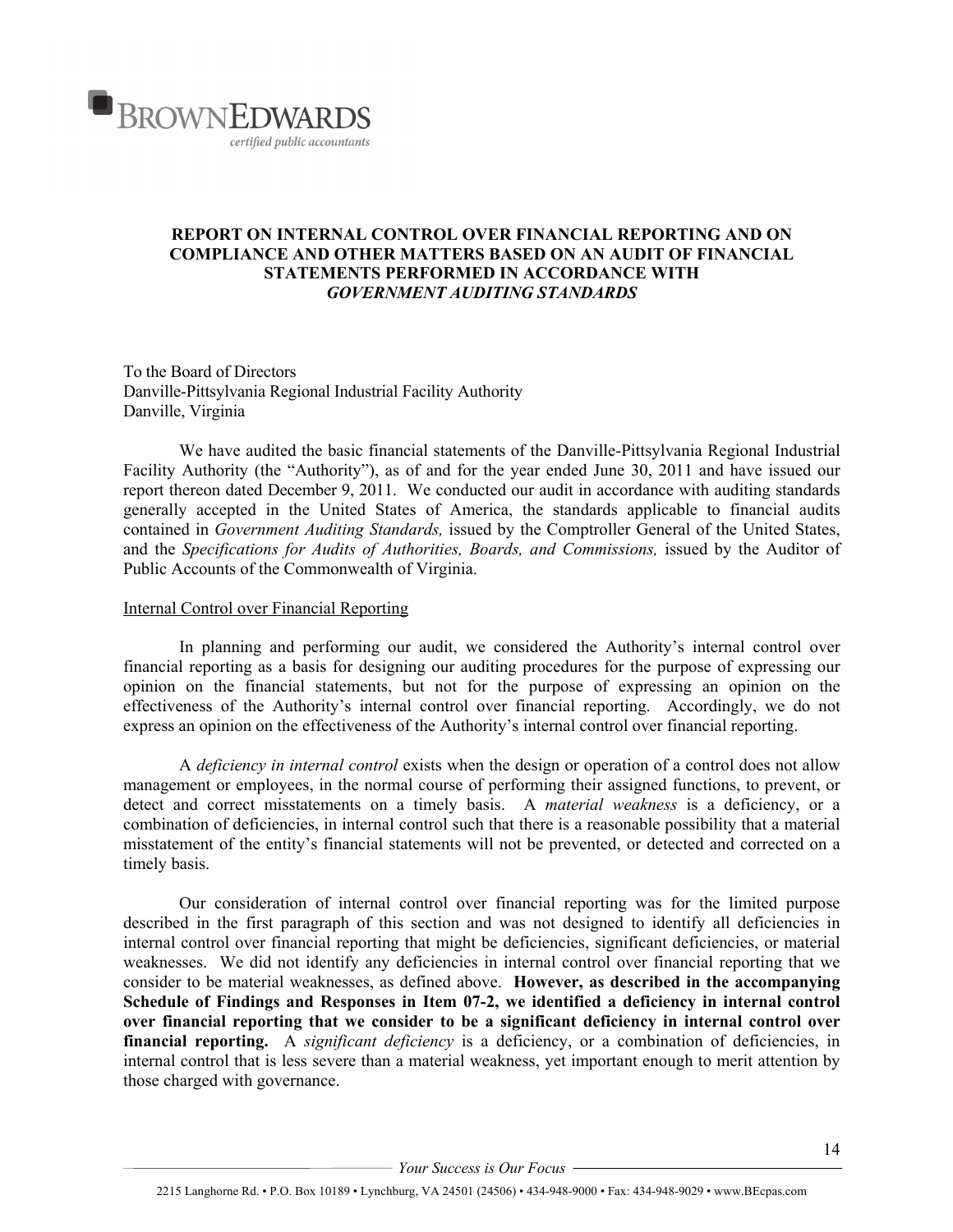#### Compliance and Other Matters

 As part of obtaining reasonable assurance about whether the Authority's financial statements are free of material misstatement, we performed tests of its compliance with certain provisions of laws, regulations, contracts, and grant agreements, noncompliance with which could have a direct and material effect on the determination of financial statement amounts. However, providing an opinion on compliance with those provisions was not an objective of our audit and, accordingly, we do not express such an opinion. **The results of our tests disclosed no instances of noncompliance that are required to be reported under Government Auditing Standards.** 

 We noted certain other matters that we reported to management of the Authority in a separate letter dated December 9, 2011.

The Authority's response to the finding identified in our audit is described in the accompanying Schedule of Findings and Responses. We did not audit the Authority's response and, accordingly, we express no opinion it.

 This report is intended solely for the information and use of management, the Board of Directors, others with the entity, state and federal awarding agencies, and pass-through entities, and is not intended to be, and should not be, used by anyone other than these specified parties.

Brown, Edwards Kompany, S. L. P.

CERTIFIED PUBLIC ACCOUNTANTS

Lynchburg, Virginia December 9, 2011